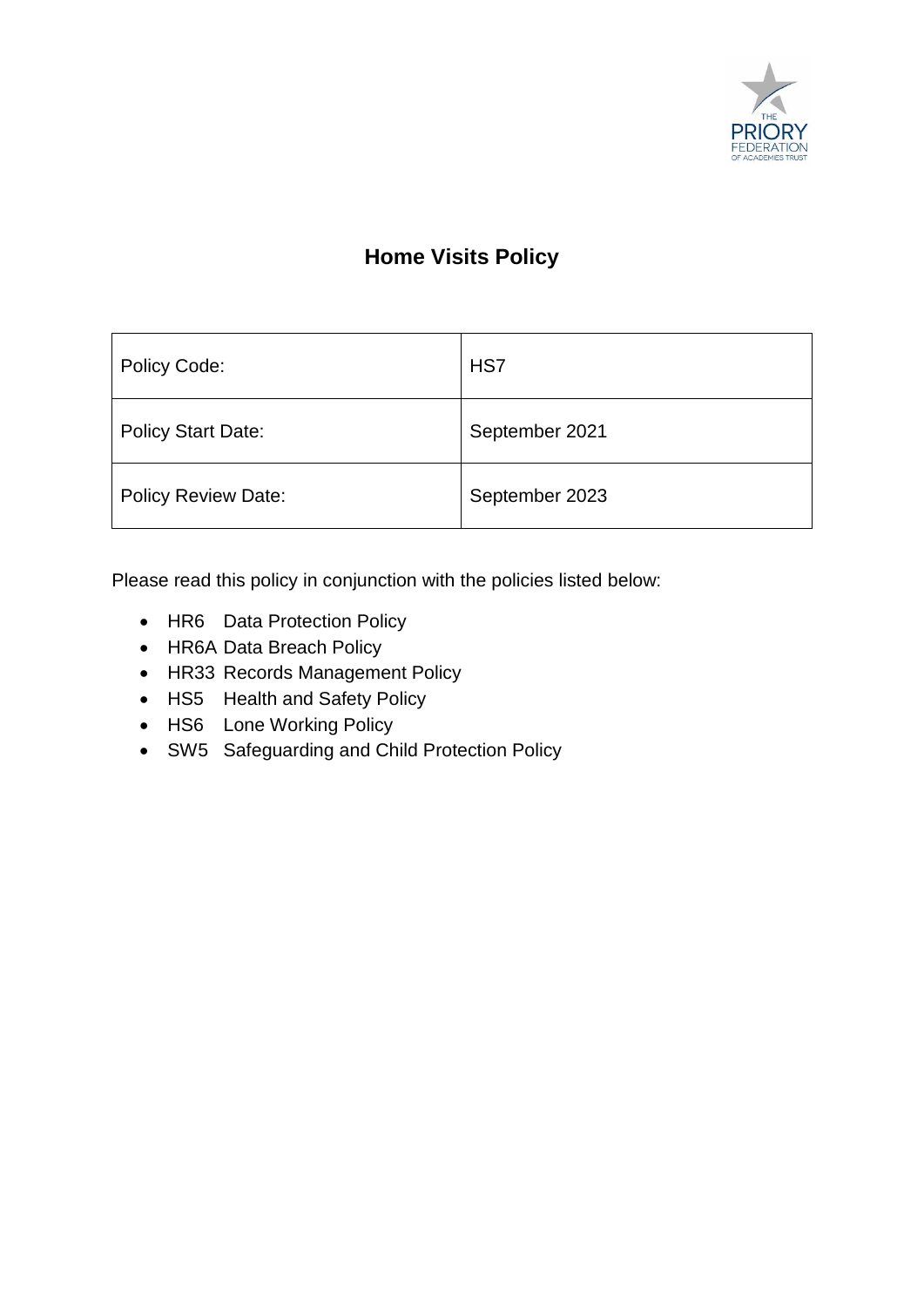**Policy Document Policy Status: Approved** Home Visits Policy **Ref.** HS7 **Page 1 of 10** 



#### **1 Policy Statement**

- 1.1 The policy outlines the procedures for a member of staff carrying out a home visit, whether this is to visit a student, a parent/carer, another member of staff or other.
- 1.2 The Trust recognises that staff are one of its most important assets in providing a high quality service and as such wishes to maintain a consistent approach to the welfare of its staff and their safety when completing home visits.
- 1.3 The Trust has a legal responsibility to provide safe systems of work and individuals have a responsibility to follow safe working practices within the Trust and the community.
- 1.4 References to the Trust or Academy within this policy specifically include all primary, secondary and special academies within the Trust, as well as the Early Years setting at the Priory Witham Academy, Priory Training and Lincolnshire SCITT.
- 1.5 This policy does not form part of any member of staff's contract of employment and it may be amended at any time.
- 1.6 The Trust is committed to leading a healthy organisation, which includes a commitment to and promotion of emotional wellbeing and mental health. Therefore, all Trust policies and procedures ensure this commitment is incorporated in order to support all staff and students. Members of staff are encouraged to speak to their line managers, and students are encouraged to speak to any member of staff, if they feel any part of this policy would affect their emotional wellbeing and mental health. Any such comments should be passed to the Trust's HR department (via [FederationHR@prioryacademies.co.uk\)](mailto:FederationHR@prioryacademies.co.uk) for appropriate consideration at the next available point in the policy review cycle.

#### **2 Roles, Responsibilities and Implementation**

- 2.1 The Pay, Performance and HR Committee has overall responsibility for the effective operation of this policy and for ensuring compliance with the relevant statutory framework. This committee delegates day-to-day responsibility for operating the policy and ensuring its maintenance and review to the HR Director.
- 2.2 Leaders and Managers have a specific responsibility to ensure the fair application of this policy and all members of staff are responsible for supporting colleagues and ensuring its success.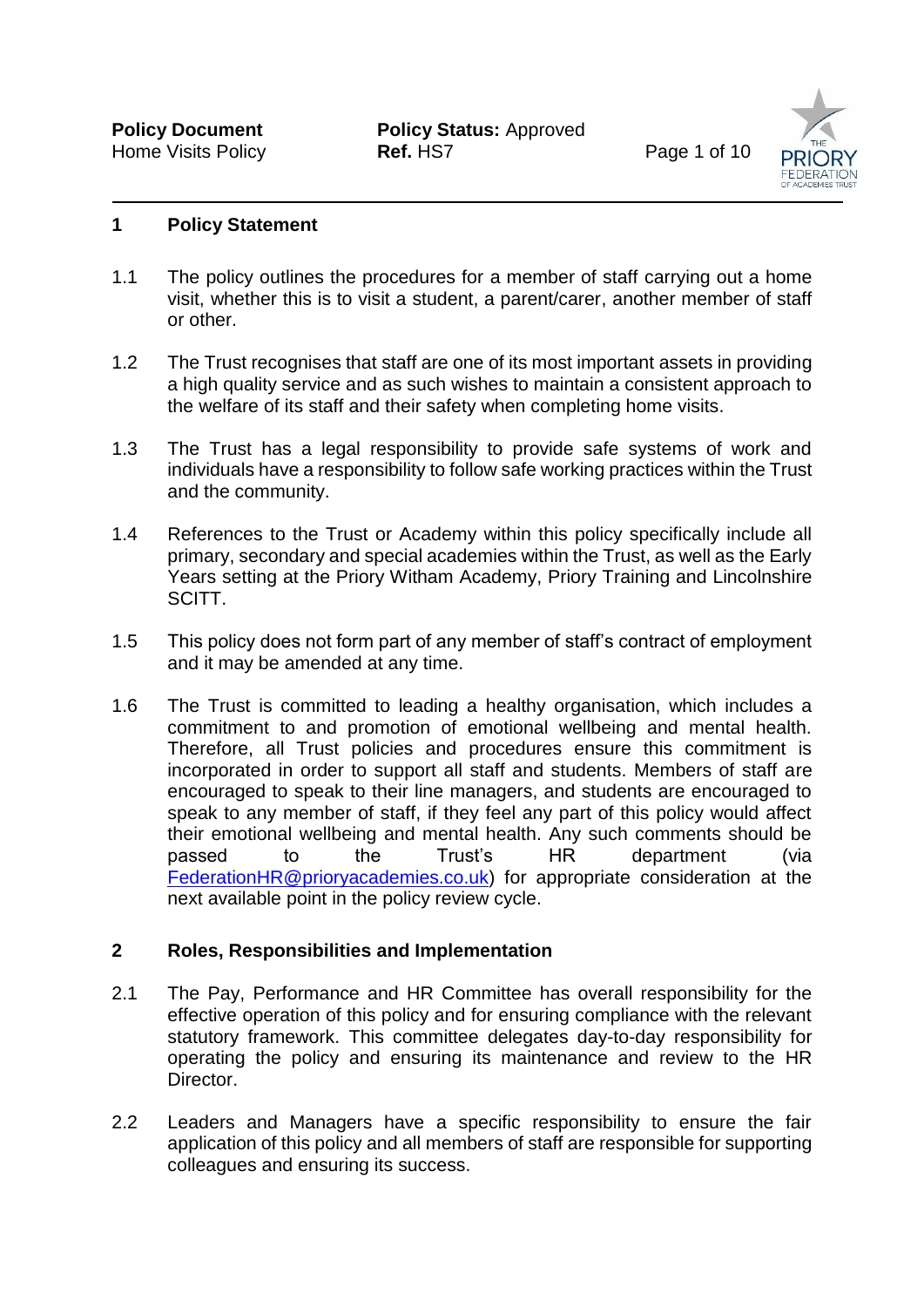**Policy Document Policy Status: Approved** Home Visits Policy **Ref.** HS7 Page 2 of 10



#### **3 Aims**

3.1 To set out the procedures for Trust staff to carry out a home visit.

#### **4 Purpose of a home visit**

- 4.1 To provide an effective reliable service to families and students, e.g. to meet with a family to discuss a concern, to discuss or collect a non-attender, to deliver work to a student who is absent from the Academy. There may be times when it is most appropriate to visit the home to meet with parents/carers and/or the student.
- 4.2 To build, develop and strengthen a relationship with the family in a familiar setting for the child.
- 4.3 For hard to reach families, home visits provide an opportunity for parents/carers to express their opinions in an environment in which they are confident.
- 4.4 For members of staff on long-term sickness, the aim of the visit is to check their welfare. These visits will be conducted by the HR Team and the PA/Admin/Line Manager of the member of staff or other appropriate nominated staff.
- 4.5 Where a discussion may be required with a member of staff and the home environment is more appropriate to the place of work.

#### **5 Employee Safety**

- 5.1 The Trust has a duty of care to staff to maintain their safety throughout the home visit. As such, the following must be adhered to:
	- a) A member of staff should never carry out a home visit without informing anybody at their setting.
	- b) Ideally, home visits should not be arranged during an academy's 'out of hours' time. If a visit has to take place out of hours then this must be agreed with the Line Manager.
	- c) For visits within working hours, staff must inform their Line Manager/Deputy Manager of the expected time to return to site, and call and inform the office should the time of return change.
	- d) For visits out of hours, staff should notify their Line Manager either by telephone or text message that they have returned home safely after the visit.
	- e) Staff should take a mobile phone with them and ensure it is switched on throughout the visit.
	- f) Staff must not go to the family home to meet alone (one-to-one) with a student.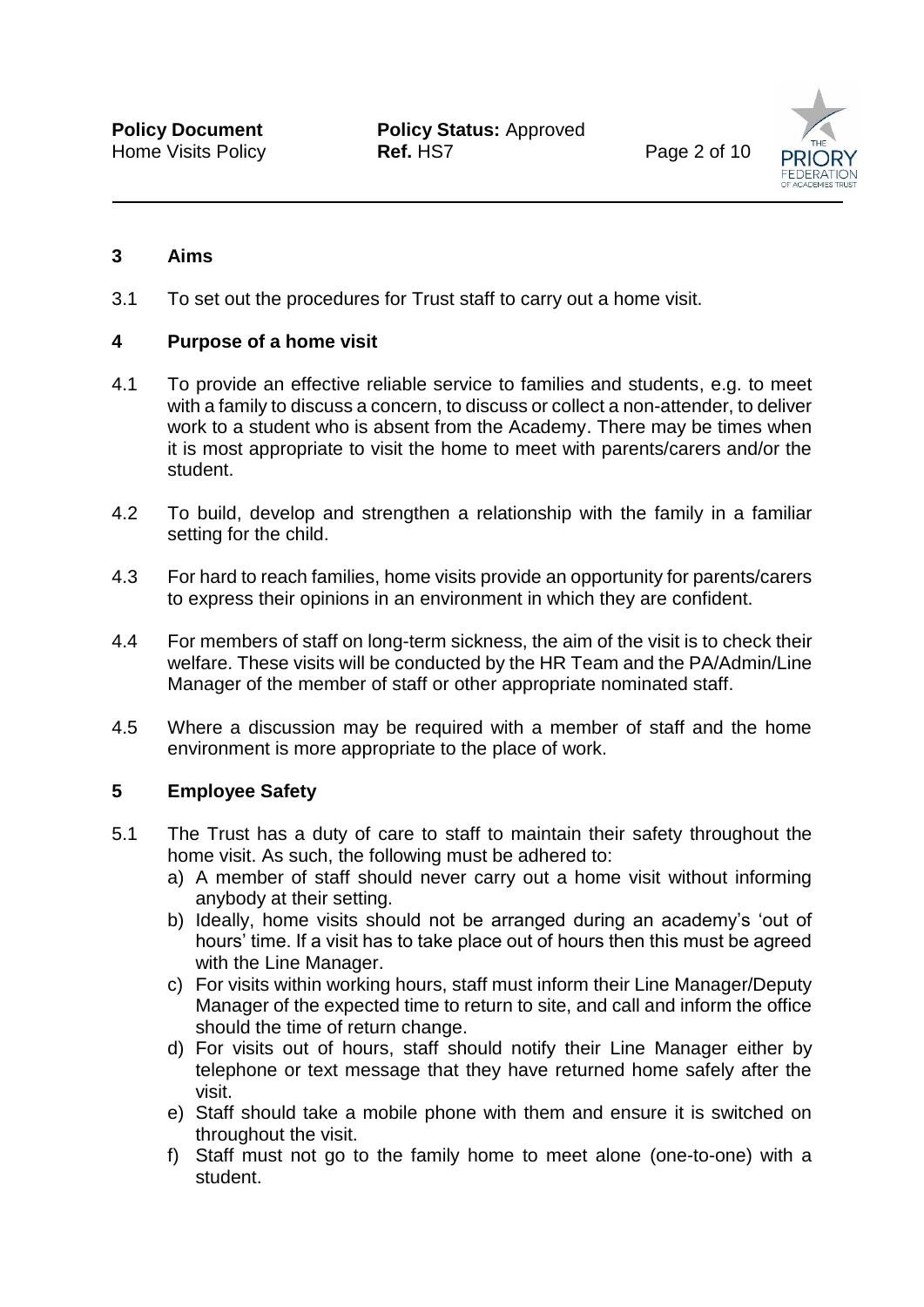**Policy Document Policy Status: Approved** Home Visits Policy **Ref.** HS7 **Page 3 of 10** 



#### **6 Data Protection**

- 6.1 Staff may be required to carry student or staff data when going on a home visit, this will include names, phone numbers, addresses, any case details etc. Staff must ensure that this data is protected whilst away from the academy site/setting. It is imperative that data is not stored in a car that is unattended and staff must ensure the data remains with them throughout the visit. For more information please refer to HR6 Data Protection Policy.
- 6.2 If you believe there may have been a data breach, please refer to the HR6A Trust's Data Breach Policy.

#### **7 Risk Assessment**

- 7.1 The Trust has a risk assessment that staff can use in the event that a home visit is required.
- 7.2 Prior to a visit being undertaken, the member(s) of staff involved must read the risk assessment and make any amendments necessary to ensure it is fit for purpose.
- 7.3 In the event that, following a home visit, staff become aware of a change in circumstances that impacts the risk assessment, they must ensure that the risk assessment is updated to reflect this.

#### **8 Procedures for a home visit to parents/carers and families**

#### 8.1 Pre Visit

- a) Identify the purpose for the visit and what the visit aims to achieve.
- b) Where appropriate, consent must be sought from the parent/carer prior to any visit being undertaken.
- c) Where a visit is pre-arranged, agree a date and time for the home visit. If necessary, confirm the arrangement of the home visit via letter. If appropriate, remind the family on the day of the visit by telephone.
- d) Appropriate risk management measures should be in place before visits are agreed.
- e) Home visits to families who have been referred from other services are to be coordinated with the external service involved.
- f) Ensure all information on the family is obtained prior to the visit, including if a home visit has taken place before and any services the family have used. It may be appropriate to speak with the Designated Safeguarding Lead (DSL) about the family.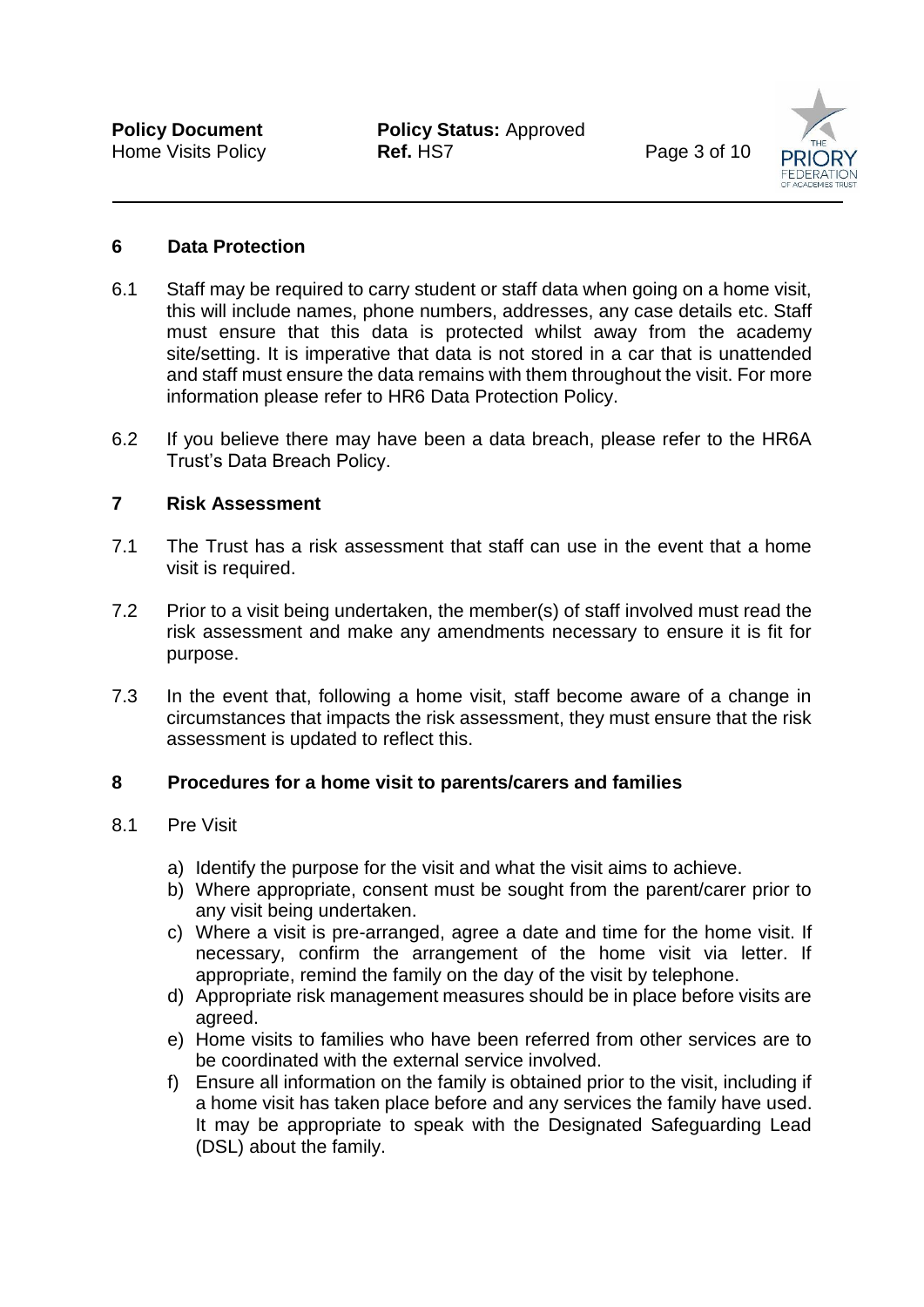

- g) Agree upon a suitable plan of action with the Line Manager/appropriate member of staff in the event that you do not return to site at the expected time and you have not rung to inform them of a delay.
- h) Plan your route taking into account how you will travel to the home, how long the journey will take and any safety precautions you might need to take (which should be included in the risk-assessment).

#### 8.2 The visit

- a) When attending a home visit stand clear of the door and ask for the person you have arranged to visit and show your identification badge to the person who has answered the door.
- b) Staff must always follow occupants into the room.
- a) Staff must not enter a home if there are any doubts concerning safety, e.g. if residents appear to be under the influence of alcohol or drugs, if the person with whom the visit has been arranged is not in. Staff should remove themselves from danger as quickly as possible.
- c) For data protection purposes, take only documentation that is needed for the visit.
- d) Information and action points from the home visit, where appropriate and necessary, should be documented and agreed by all parties.
- e) Any issues raised by parents/carers at the meeting outside of the scope of the initial reason should be noted and forwarded to the relevant member of staff on return to the setting.

#### **9 Procedures for a home visit to members of staff**

#### 9.1 Pre visit

- a) Consent must be sought from the member of staff prior to any visit being undertaken. Ensure the member of staff knows why the visit is being undertaken.
- b) Ensure a date and time for the home visit are agreed. If necessary, confirm the arrangement of the home visit via letter. If appropriate, remind the member of staff on the day of the visit by telephone.
- c) The member of staff must be informed who is undertaking the visit.
- d) The member of staff has the right to invite an appropriate individual of their choosing to attend the meeting as a supportive measure.
- e) Appropriate risk management measures should be in place before visits are agreed.
- f) Agree upon a suitable plan of action with the Line Manager/appropriate member of staff in the event that you do not return to site at the expected time and you have not rung to inform them of a delay.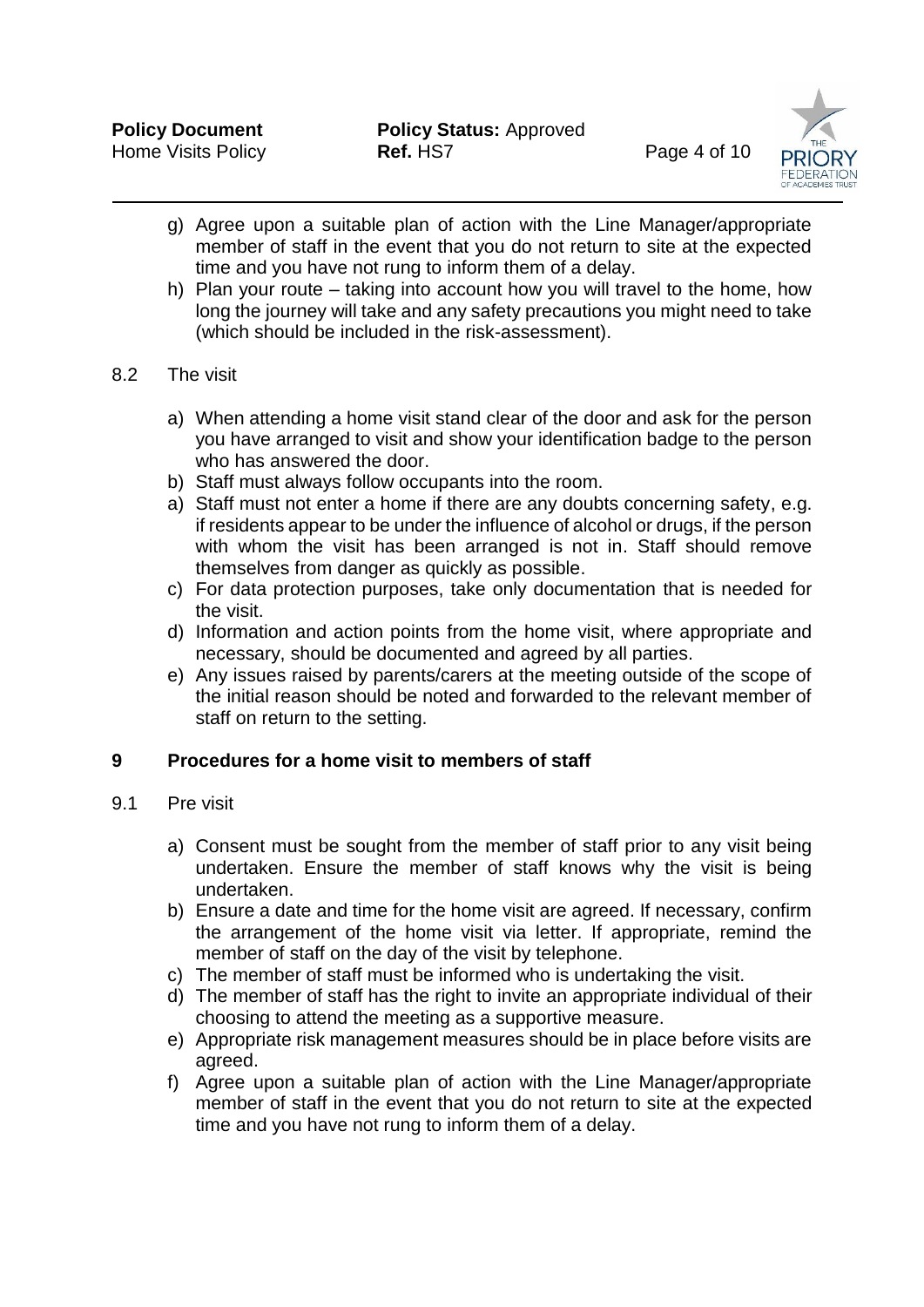

g) Plan your route – taking into account how you will travel to the home, how long the journey will take and any safety precautions you might need to take (which should be included in the risk-assessment).

#### 9.2 The visit

- b) When attending a home visit stand clear of the door and ask for the person you have arranged to visit and show your identification badge to the person who has answered the door.
- c) Staff must always follow occupants into the room.
- d) Staff must not enter a home if there are any doubts concerning safety, e.g. if residents appear to be under the influence of alcohol or drugs, if the person with whom the visit has been arranged is not in. Staff should remove themselves from danger as quickly as possible.
- e) For data protection purposes, take only documentation which is needed for the visit.
- f) Information and action points from the home visit should be documented and agreed by all parties.
- g) Any issues raised by the member of staff at the meeting outside of the scope of the initial reason should be noted and forwarded to the relevant member of staff on return to the setting.

#### **10 Safeguarding**

- 10.1 If, during the course of a home visit, a member of staff has any safeguarding concerns (about a child or an adult), they must report this immediately, in line with their setting's safeguarding procedures.
- 10.2 If a child is in immediate danger or is at risk of harm a referral should be made to children's social care and/or the police immediately. The setting's DSL should be notified of this as soon as possible, if they are not involved in the initial report.
- 10.3 If an adult is in immediate danger or is at risk of harm, a referral should be made to the police immediately. The setting's DSL should be notified of this as soon as possible, if they are not involved in the initial report.

#### **11 Reporting and Recording Incidents**

- 11.1 All staff must report every incident of violence or abuse, including verbal abuse, when it occurs or as soon as possible after the incident to their Line Manager or Headteacher.
- 11.2 If, during the course of the visit, a member of staff uses positive handling techniques on a student, this should be reported and the Physical Incident Form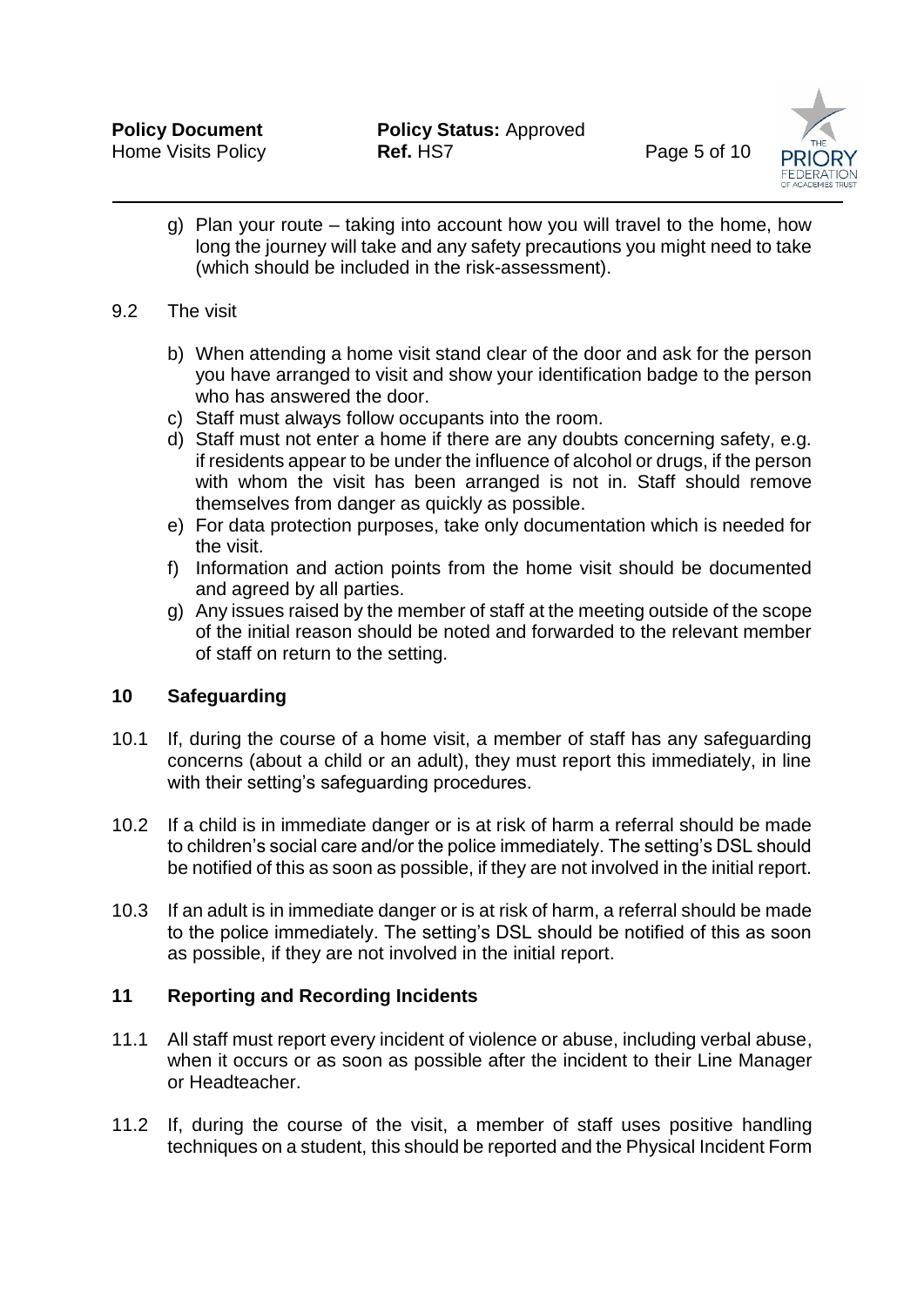

(Appendix A) should be completed. Please see HR9 Positive Handling and Safe Touch Policy for more information.

- 11.3 Any accident, incident or near miss should be reported on the Trust's Health and Safety Portal.
- 11.4 All incidents should be investigated and, if necessary, relevant agencies notified.
- 11.5 Following an incident safety measures will be reviewed and amended if appropriate and, if necessary, further training will be available for the employee(s).

#### **12 Policy Change**

12.1 This policy may only be amended or withdrawn by the Priory Federation of Academies Trust.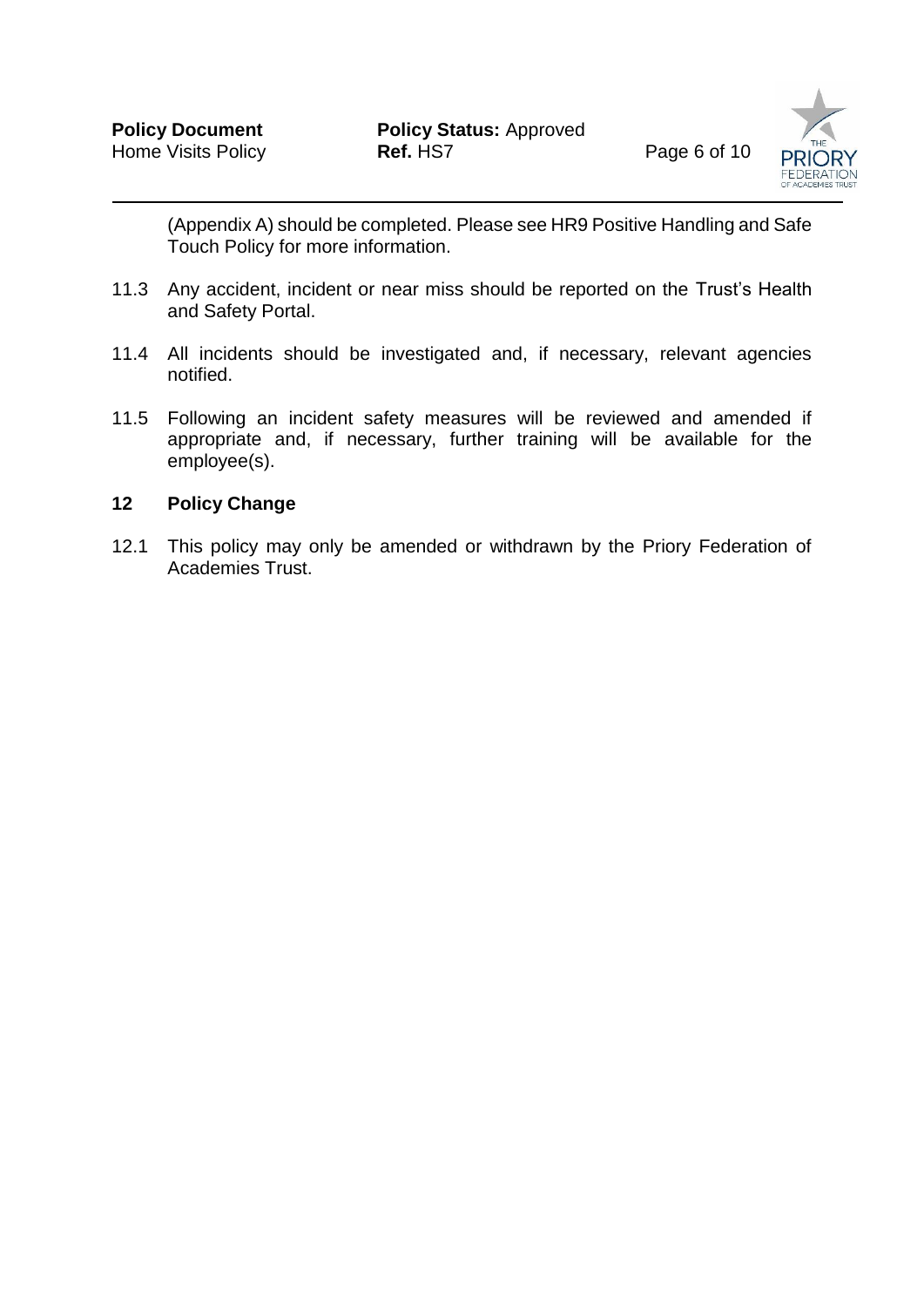**Policy Document Policy Status:** Approved Home Visits Policy **Ref. HS7** Home Visits Policy **Ref.** HS7 **Page 7 of 10** 

![](_page_7_Picture_3.jpeg)

# **The Priory Federation of Academies Trust Home Visits Policy**

This Policy has been approved by the Pay, Performance and HR committee:

| <b>Trustee</b> |  |
|----------------|--|
|                |  |

| <b>Cinne</b><br>OIQIIBQ………………………………… Ivanic…………………………………… レ |  |
|-------------------------------------------------------------|--|
|-------------------------------------------------------------|--|

Chief Executive Officer

|--|--|--|

Designated Member of Staff

Please note that a signed copy of this agreement is available via Human Resources.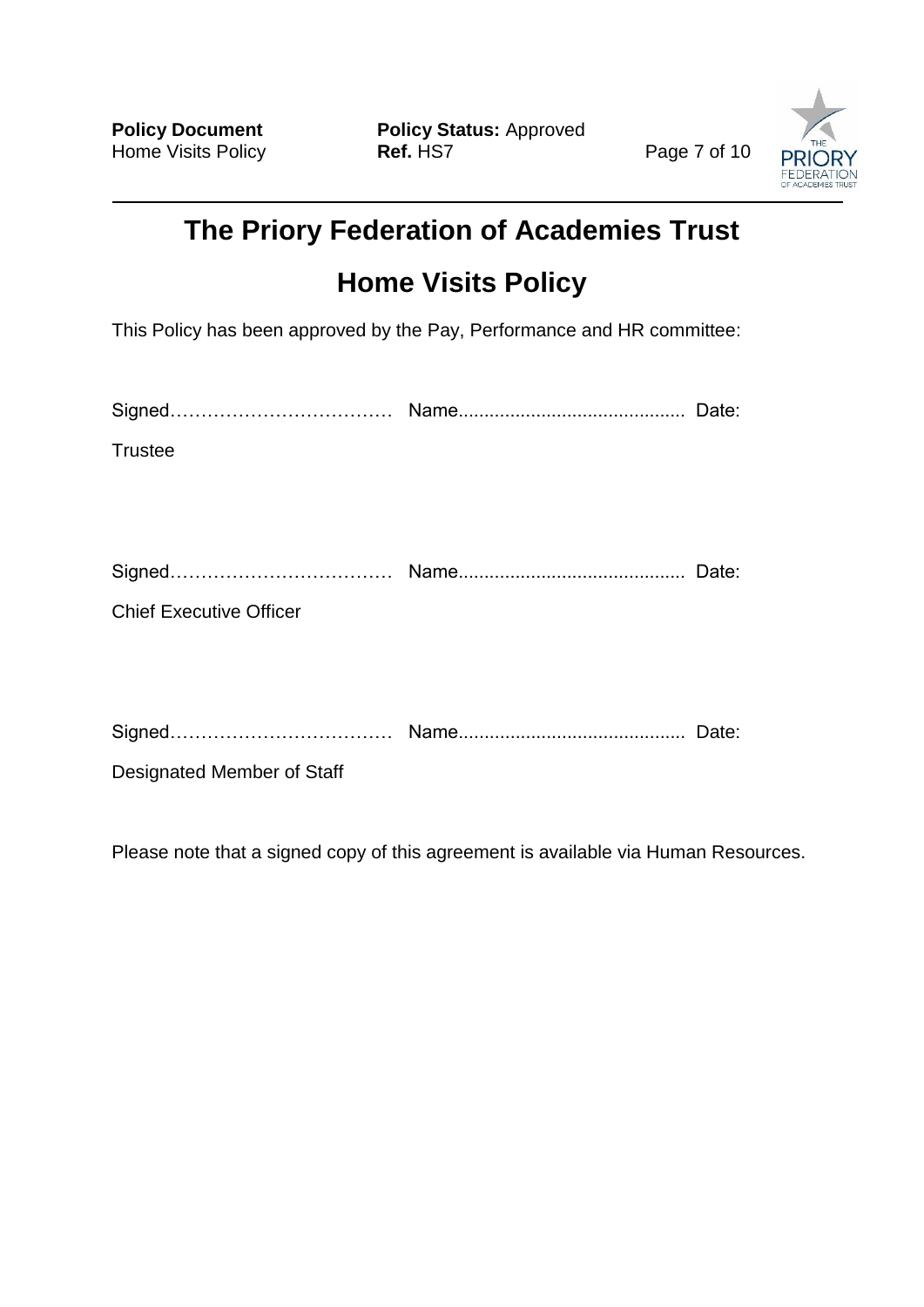**Policy Document Policy Status:** Approved Home Visits Policy **Property Ref. HS7** Home Visits Policy **Ref.** HS7 **Page 8 of 10** 

![](_page_8_Picture_3.jpeg)

#### **Appendix A**

## **Physical Incident Form**

| Name of Student      | Tutor Group      |  |
|----------------------|------------------|--|
| Date of Incident     | Time of Incident |  |
| Staff Involved       |                  |  |
| <b>Staff Witness</b> | Student Witness  |  |

How did the incident begin? (attach statements if necessary)

| De-escalation Techniques Used |             |              |  |
|-------------------------------|-------------|--------------|--|
| Verbal advice and support     | Reassurance | Calm talking |  |
| Non-threatening body          | Instruction | Distraction  |  |
| language                      |             |              |  |
| Support systems               | Step away   | Warning      |  |
| Options offered               | Negotiation | Humour       |  |
| Other (specify)               |             |              |  |

| Reason for Physical Intervention |                              |
|----------------------------------|------------------------------|
| Assault                          | Child Liable to Injury       |
| Vandalism                        | Other Child Liable to Injury |
| <b>Bullying</b>                  | Staff Liable to Injury       |
| Abuse                            | Property Liable to Damage    |
| Serious Disruption               | Good Order Prejudiced        |

| Physical intervention (including guiding)                            |  |  |  |  |
|----------------------------------------------------------------------|--|--|--|--|
| Intervention - please explain the incident and what contact occurred |  |  |  |  |
|                                                                      |  |  |  |  |
|                                                                      |  |  |  |  |
|                                                                      |  |  |  |  |
|                                                                      |  |  |  |  |
|                                                                      |  |  |  |  |
|                                                                      |  |  |  |  |
|                                                                      |  |  |  |  |

Length of Time in Restraint Minutes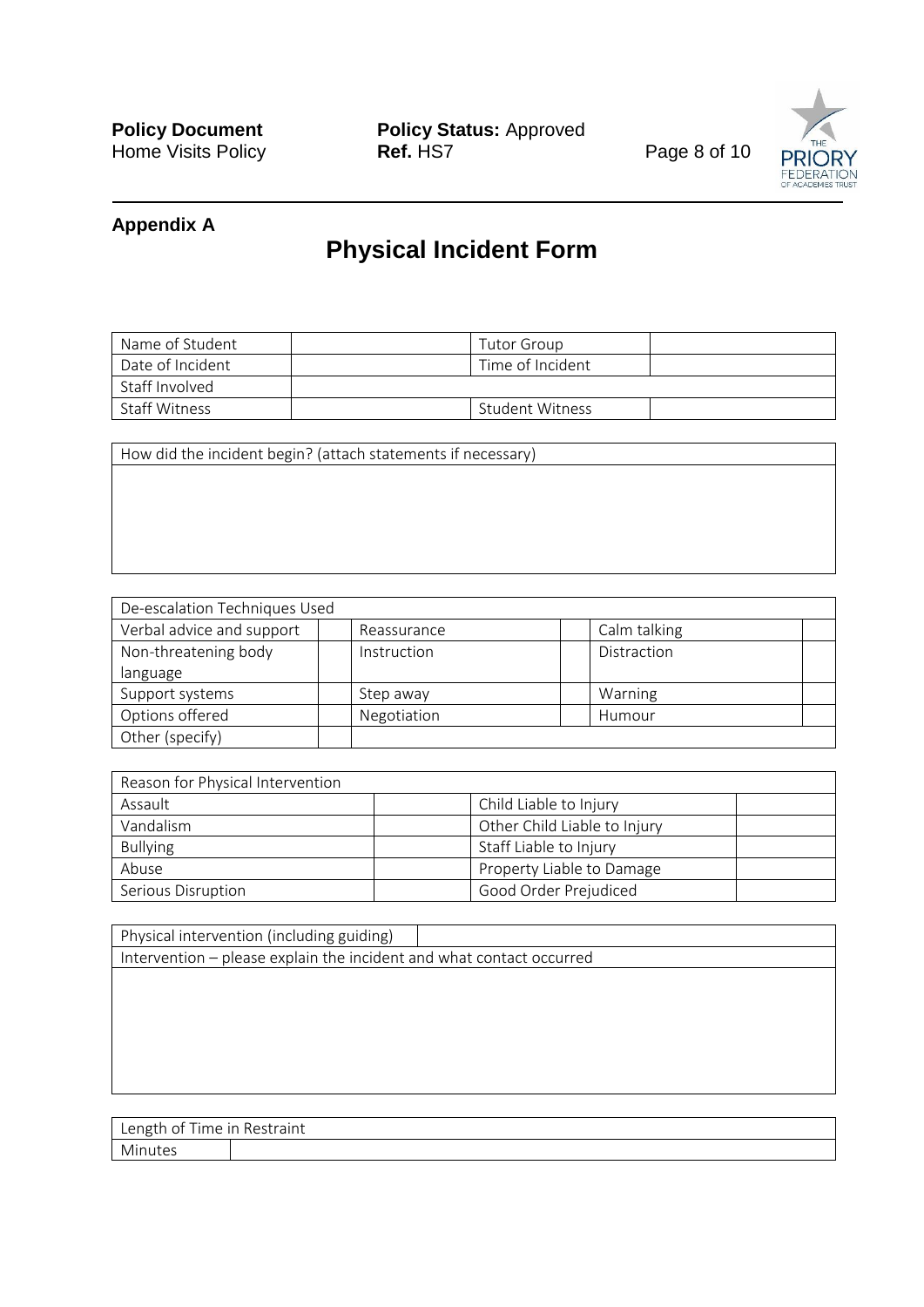#### **Policy Document Policy Status:** Approved Home Visits Policy **Ref.** HS7 **Page 9 of 10**

![](_page_9_Picture_3.jpeg)

| Details of any Injury |  |      |      |  |
|-----------------------|--|------|------|--|
| Staff                 |  |      |      |  |
| Student               |  |      |      |  |
| Logged on H&S portal? |  |      |      |  |
| (include date)        |  |      |      |  |
| Incident reported to  |  | Date | Time |  |
| Report compiler       |  | Date | Time |  |

| All Staff Involved |           |      |  |  |
|--------------------|-----------|------|--|--|
| Name               | Signature | Date |  |  |
|                    |           |      |  |  |
|                    |           |      |  |  |
|                    |           |      |  |  |
|                    |           |      |  |  |
|                    |           |      |  |  |

| Post Incident Discussion With Student |  |                 |      |      |  |
|---------------------------------------|--|-----------------|------|------|--|
| Location                              |  |                 | Date | Time |  |
| Present                               |  |                 |      |      |  |
| <b>Brief</b>                          |  |                 |      |      |  |
| Description                           |  |                 |      |      |  |
| Of                                    |  |                 |      |      |  |
| Outcomes                              |  |                 |      |      |  |
| Student Signature                     |  | Staff Signature |      |      |  |

| Action Taken by Headteacher/Deputy Head/SENCO |  |                       |  |      |  |  |  |  |
|-----------------------------------------------|--|-----------------------|--|------|--|--|--|--|
| Parents/Carers Informed<br>Time<br>Date       |  |                       |  |      |  |  |  |  |
| Strategies Agreed at Post Incident Meeting    |  |                       |  |      |  |  |  |  |
|                                               |  |                       |  |      |  |  |  |  |
|                                               |  |                       |  |      |  |  |  |  |
|                                               |  |                       |  |      |  |  |  |  |
|                                               |  |                       |  |      |  |  |  |  |
| Staff Signature                               |  | Headteacher/SLT/SENCO |  | Date |  |  |  |  |